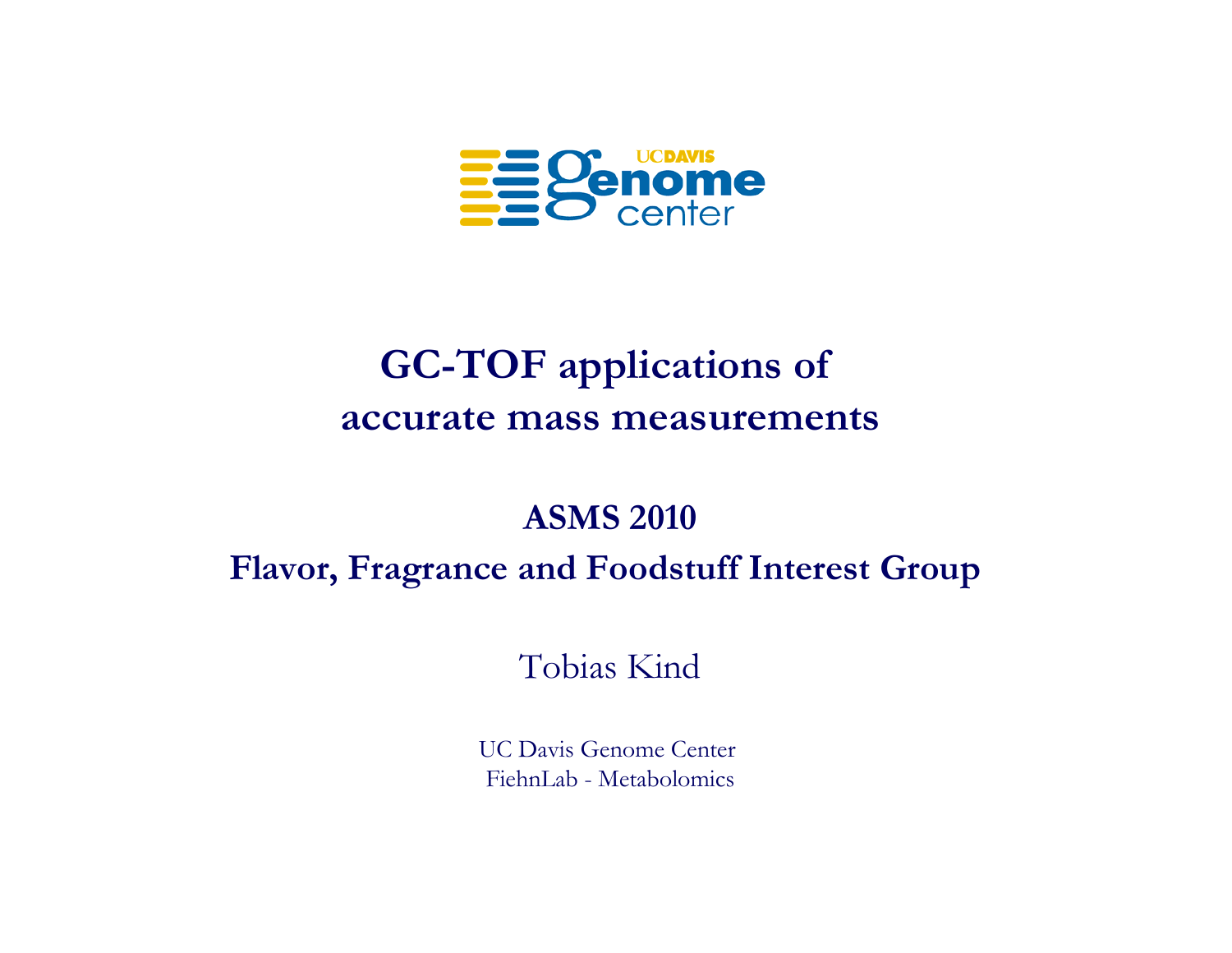# **High quality + high throughout VOC analysis**

Twister stir bar (Gerstel)

- •PDMS-based
- •gaseous & liquid/homogenate sampling
- •100-fold more sensitive than SPME
- •Thermal desorption / cryo-trapping





**HSSE** mode

SBSE mode

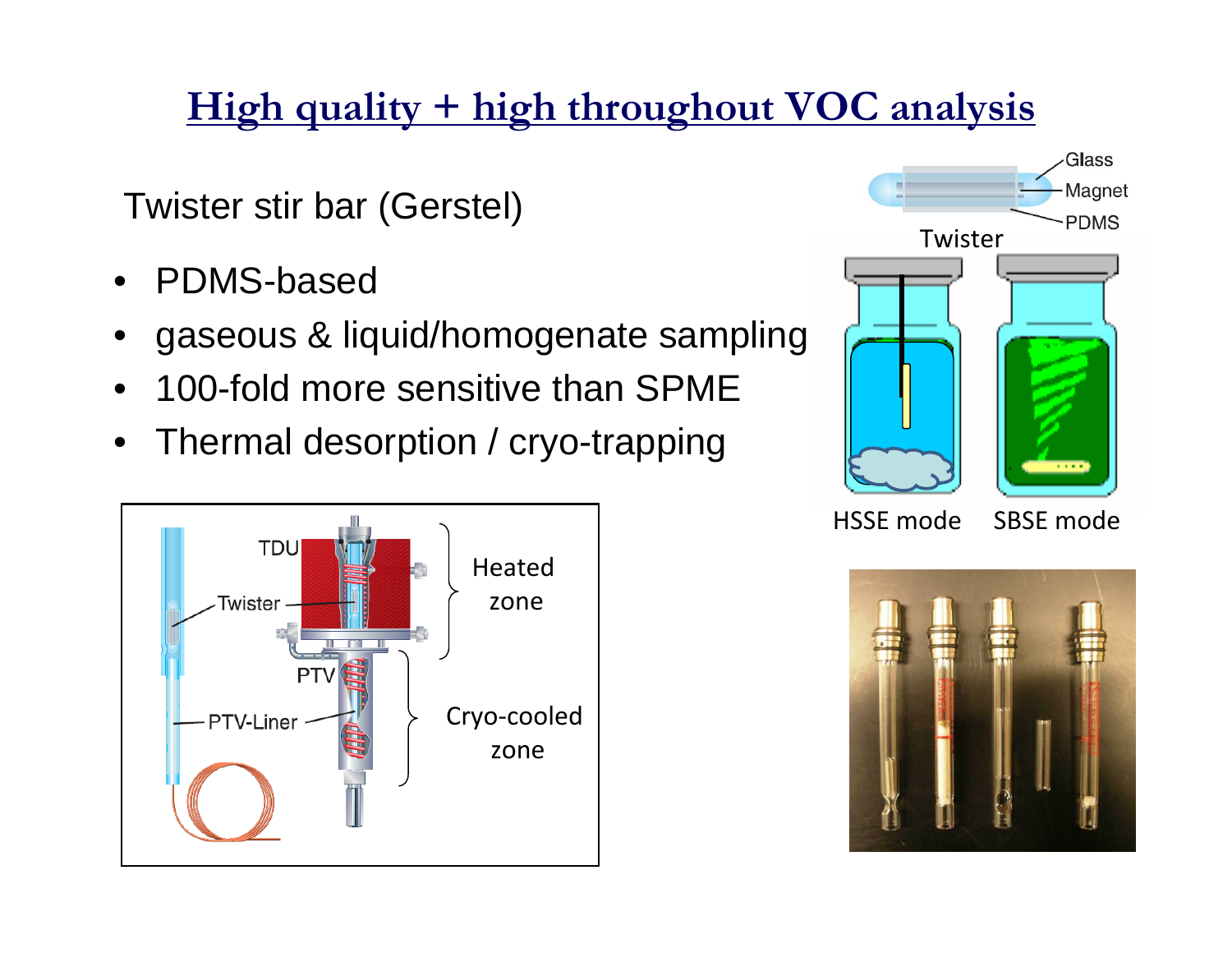# **Automated + high throughout analysis of volatiles**



**Thermal desorption unit and GC injector**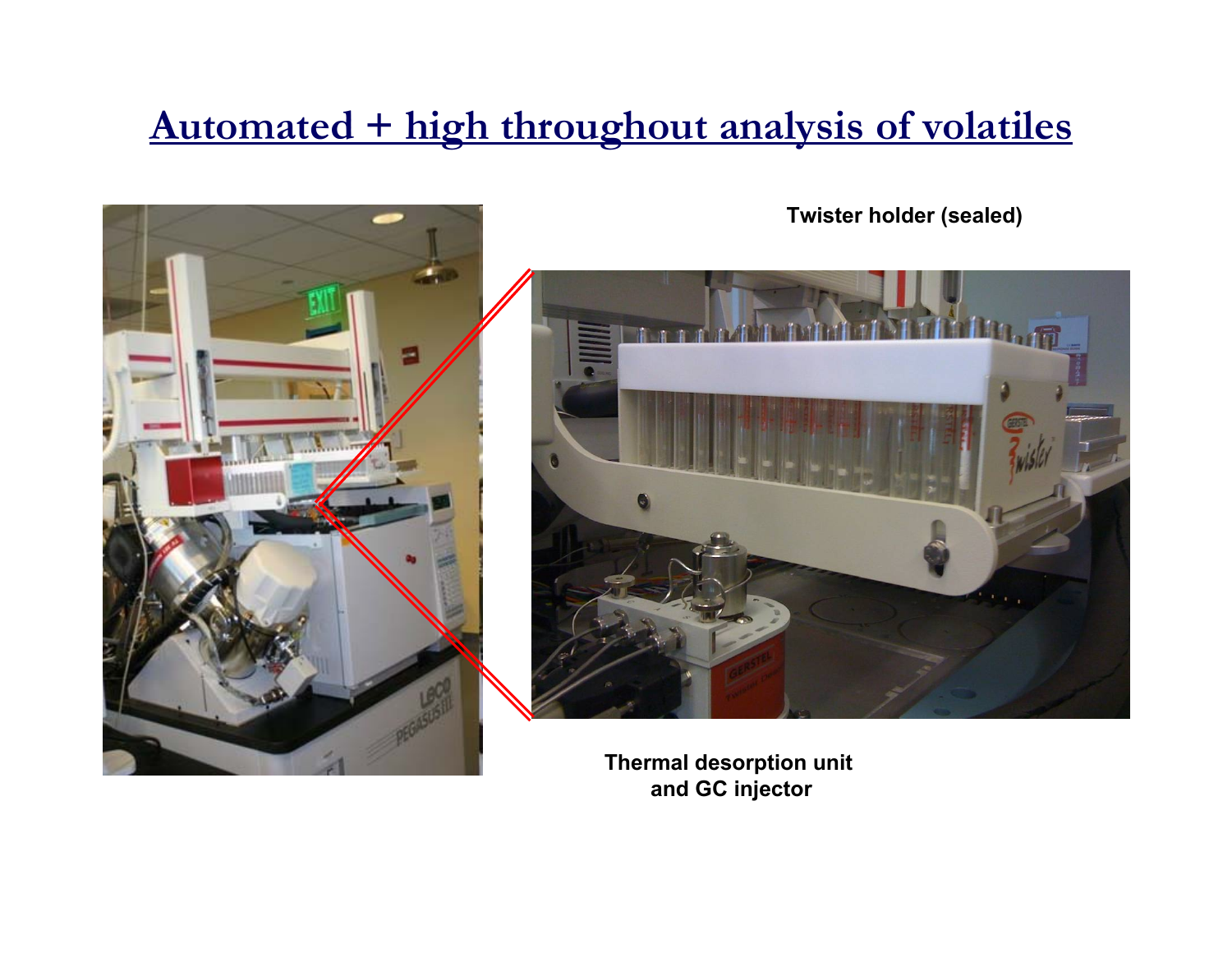## **Automated sample loading**



**Pick notchedliner on steal head**



**Transfer to desorption unit**

**Insert linerwith Twister** **Close and go back**

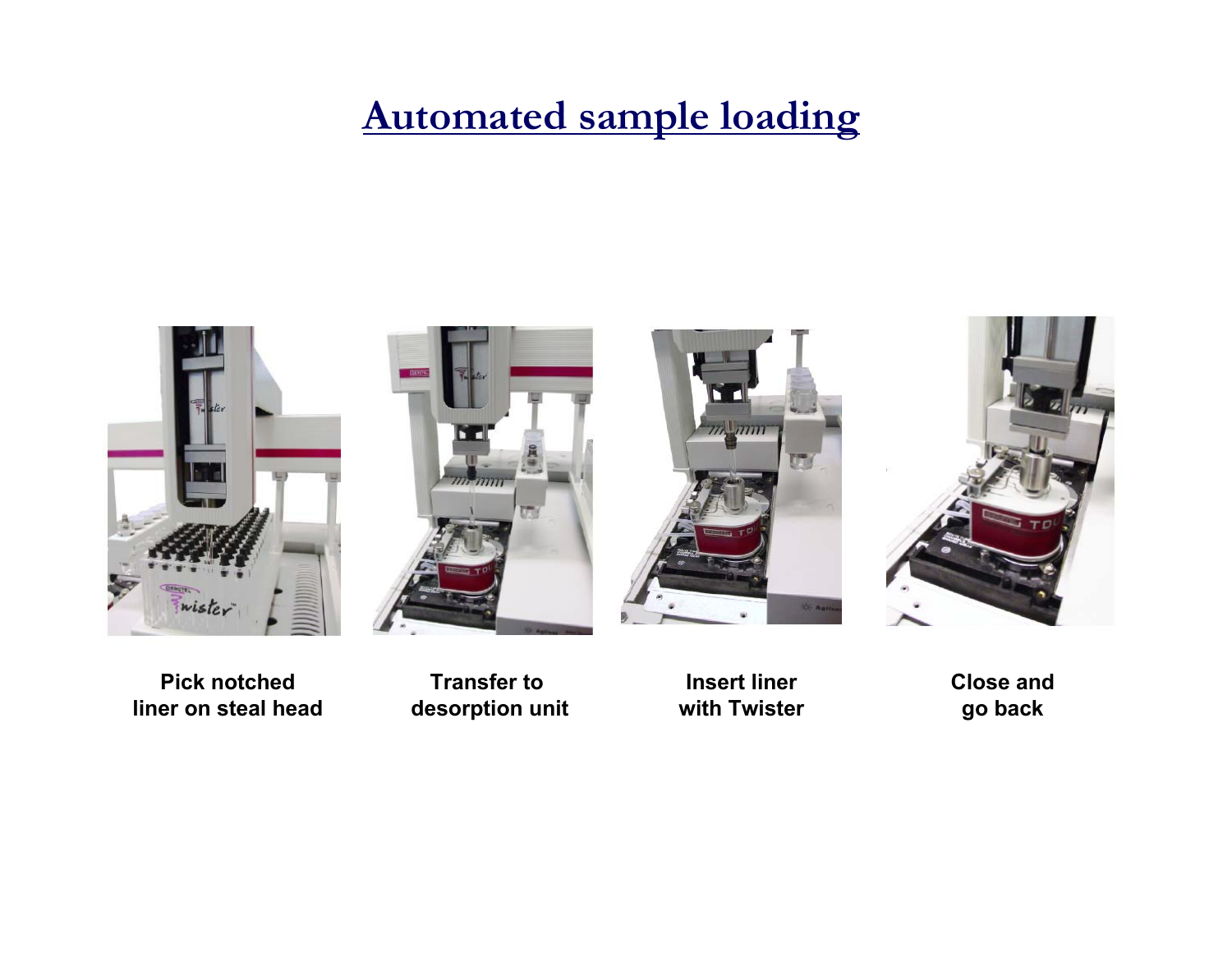# **Flexible sampling of volatiles with Twisters**



- •Active & passive sampling
- •Lab, greenhouse, field
- •(Intact fruit)
- •Easy to deploy off-site





**Insert Twisterdirectly into flesh**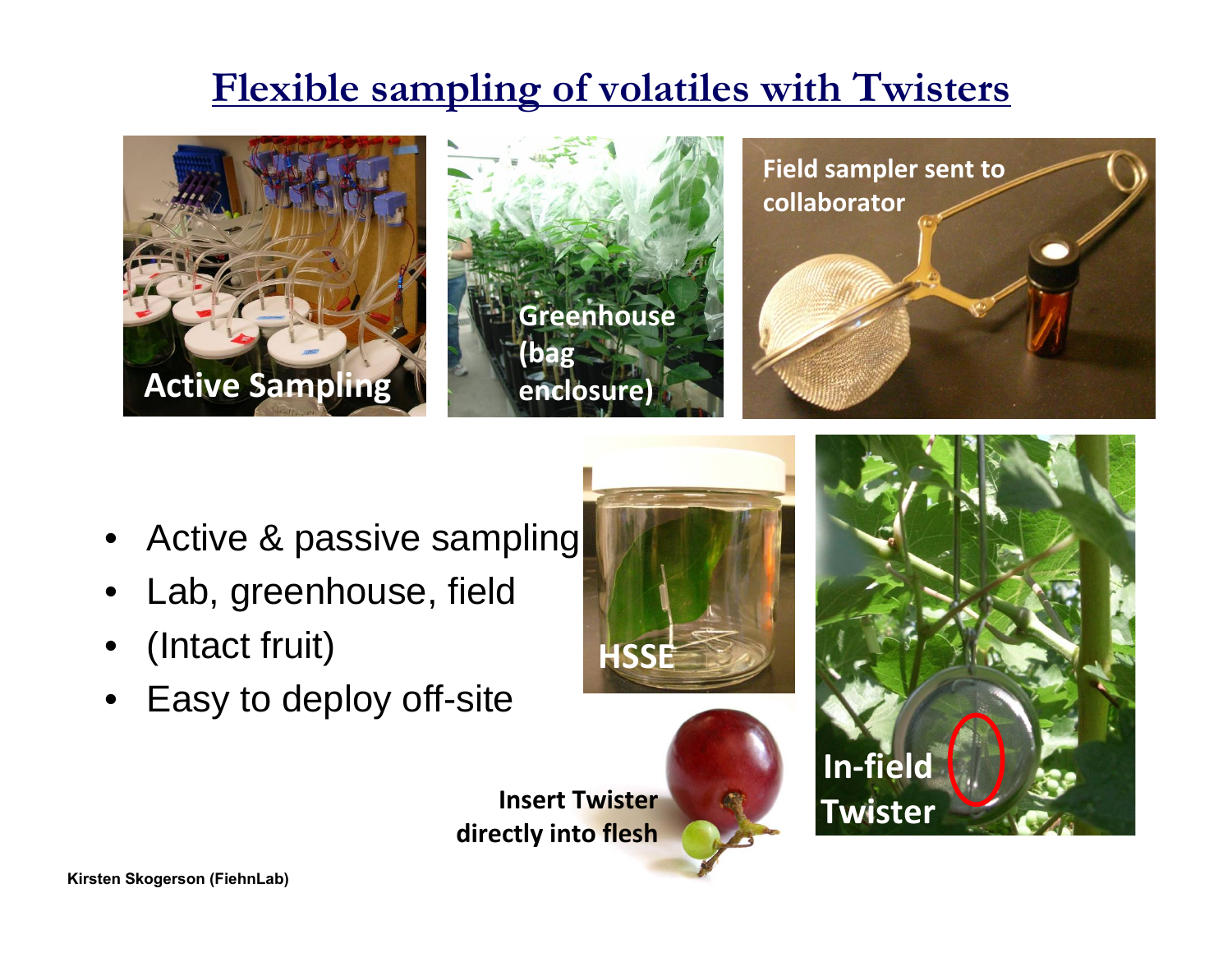# **Wine Grape Example**

2 varieties, 2 vineyards, 4 harvest dates

- • PCA scores plots:
	- Site drives separation on PC1
	- Variety drives separation on PC3
- • PCA loadings:
	- Pesticides are key in site differentiation
	- Terpenes key in varietal differentiation





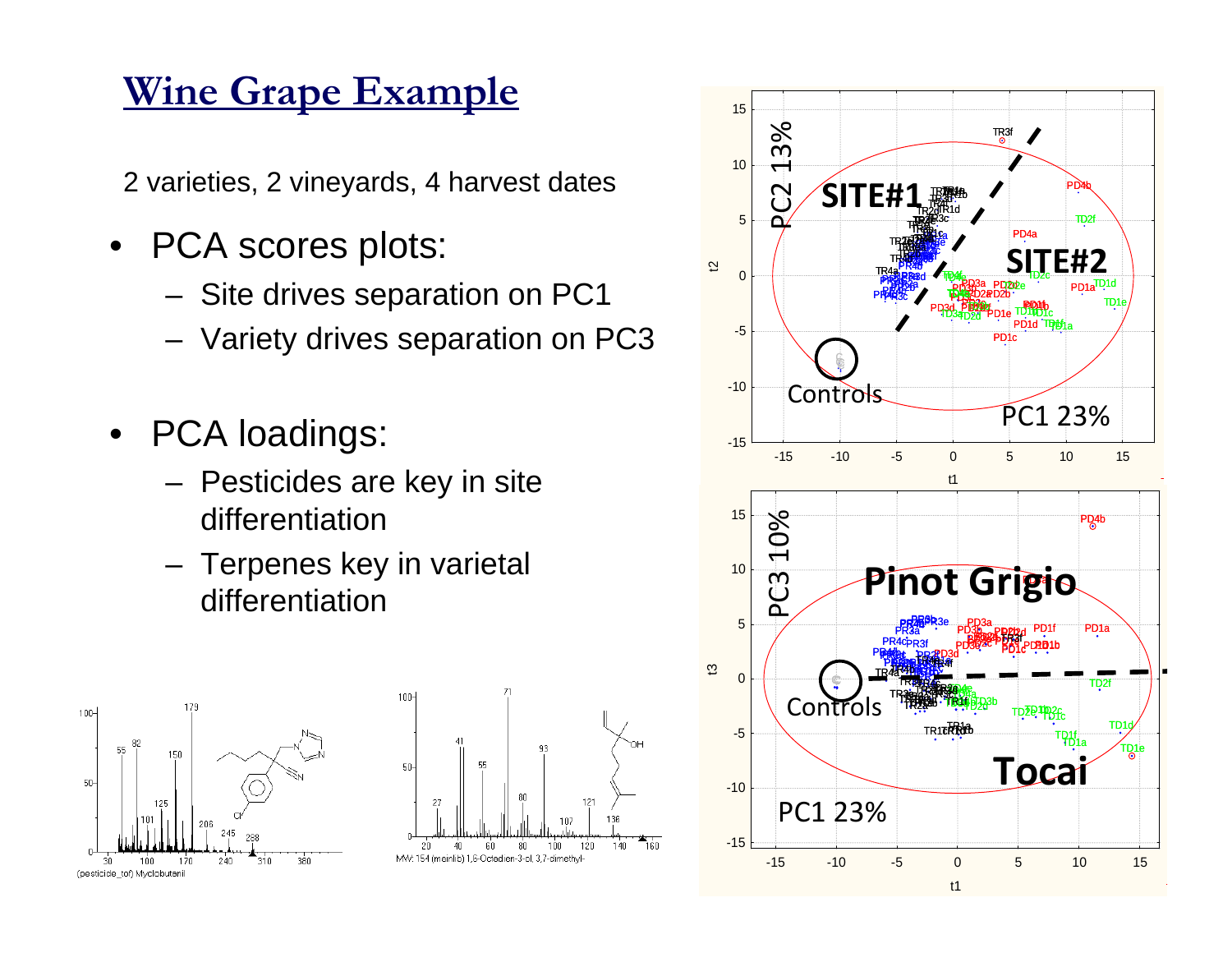# **Track first - ID later: VOC BinBase**

### **Current VOC database stats:**

- •3600 samples (18 species)
- •1.3 million spectra
- •1500 unique spectra



### **Annotation**

- Adams MS+RI library 2000+
- Own standards

#### Red trace = sample TIC Blue trace = FAME RI markers

**Millions of RIsMillions of spectra**

### **Lesson learned: Do not throw away your data. Ability to track & catalog unknowns critical in area of complex volatile mixture analysis**

Skogerson, K., Runnebaum, R., Wohlgemuth, G., de Ropp, J. Heymann, H. and O. Fiehn. Comparison of GC-TOF-MS and H-NMR metabolite identification in white wines from a sensory study investigating wine body. J. Ag. Food Chem. (2009) 57:6899-6907.

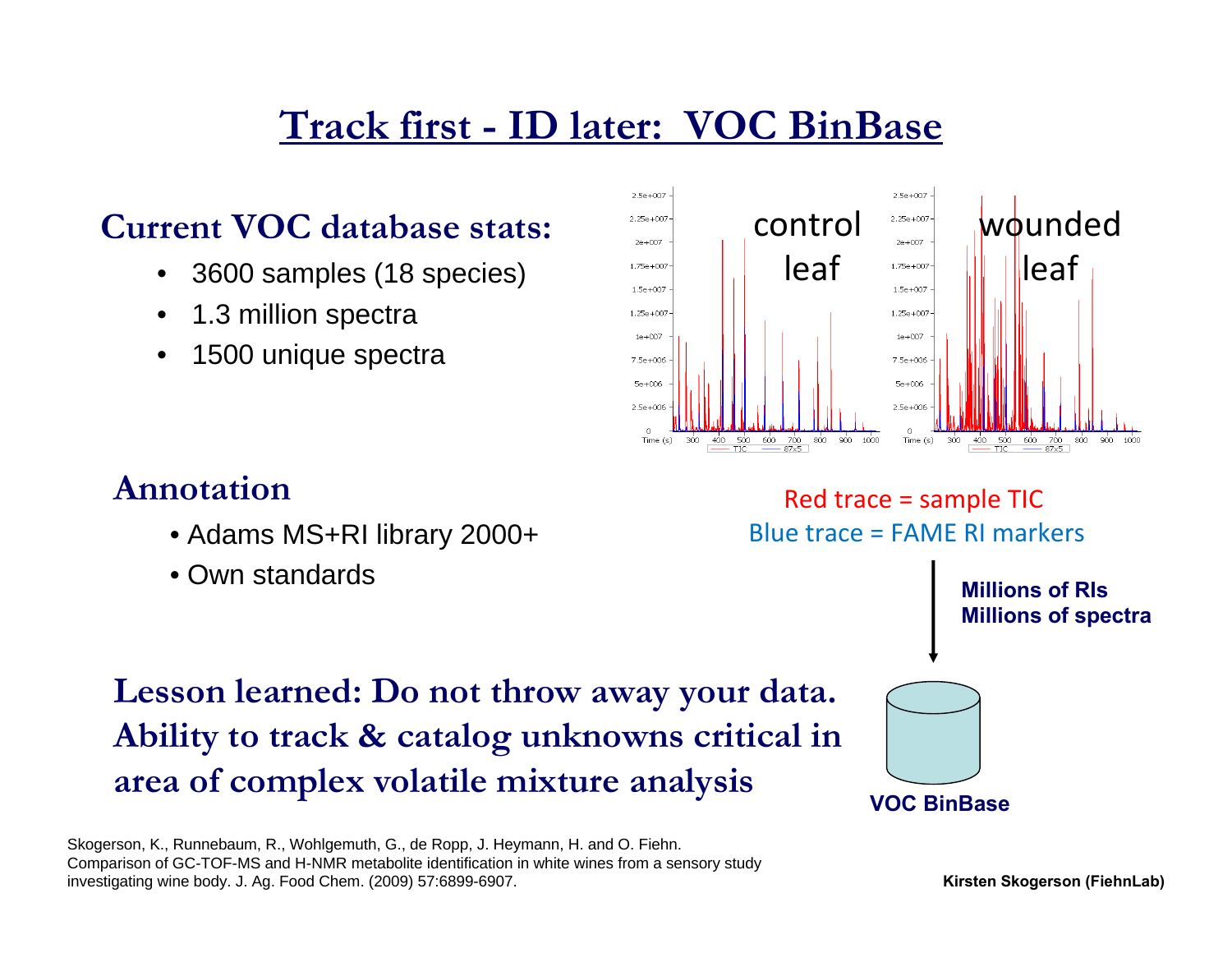## **Accurate mass GC-MS with three reagent gases**

**Molecular Ion Detection**204 119  $100 -$ **[M] <sup>+</sup>●** 218.101 **Electron ionization** Fail 73.046  $\mathcal{R}$ **accurate mass GC-MS (70 eV)** 219.105 147.065 100.057 278.141 306.436 265.996 = m/z 100 300 150 200 250 322 171  $100 -$ **[M+H]+ OK Chemical Ionization**250.130 శి **accurate mass GC-MS (NH3)** 251.132  $\begin{bmatrix} 160.079 & 204.125 \\ 1 & 1 \end{bmatrix}$  $-m/z$ 150 200 250 300 350 322.166  $100 -$ **[M+H]+** OK**Chemical Ionization**శి **accurate mass GC-MS (Isobutane)** 250.128 160,079 201.961 0 m m/z 250 150 200 300 100 350 322.169<sub>x4</sub>  $100 -$ **[M+H]+** 250.130 **Chemical Ionization**OKs8 **accurate mass GC-MS (Methane)** 204.125 278.148 132.085 350.202 = m/z 250 200 300 350 150

Sangeeta Kumari (FiehnLab) Doug Stevens (Waters GCT)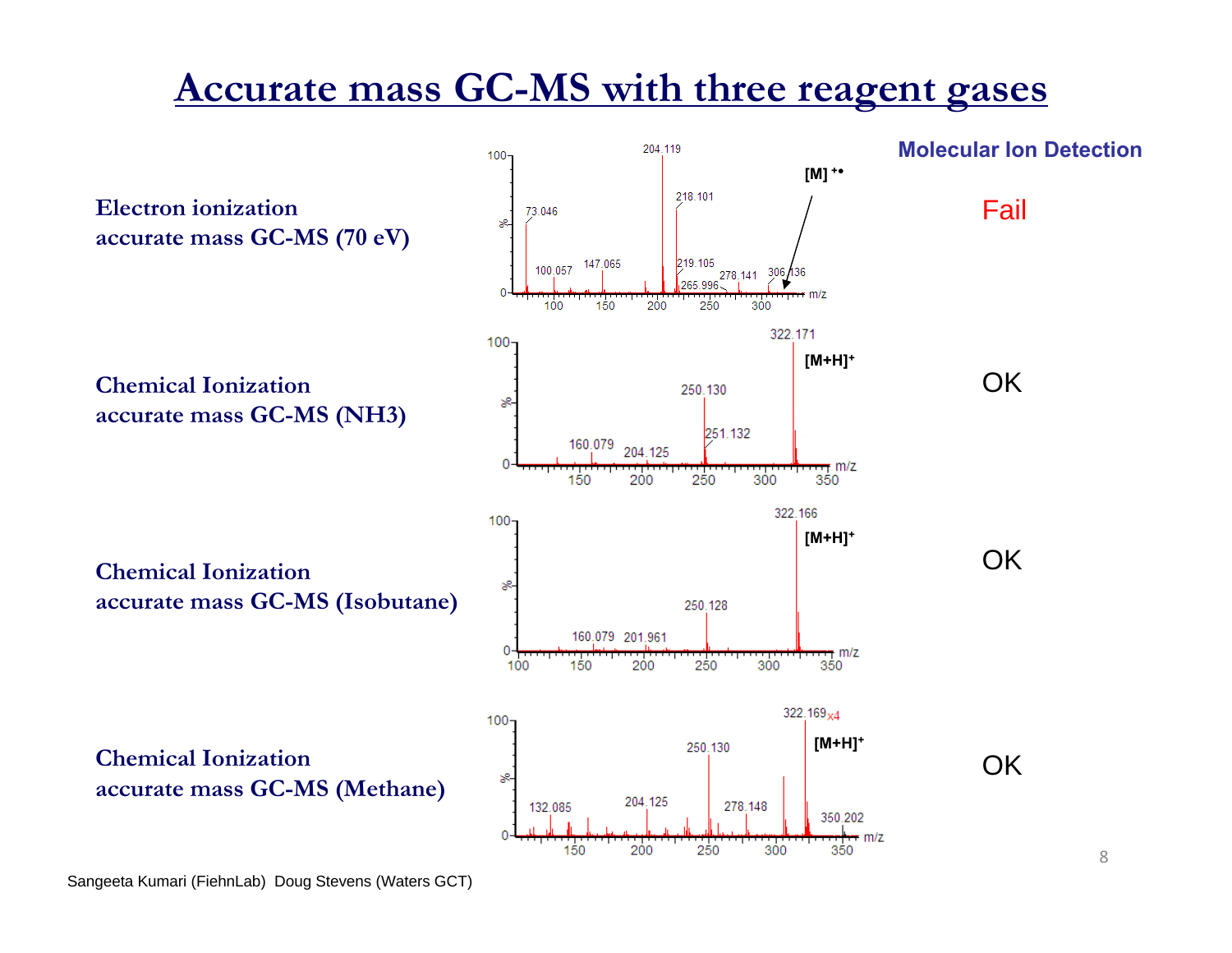# **Figures of merit for accurate mass GC-TOF**

Accurate Mass Error

#### Isotopic Abundance Error



Average mass error  $= 5.7 \pm 5.3$  ppm (n=90) Isotopic abundance ratios  $A+1/A = 2.1 \pm 2.6$  % Isotopic abundance ratios  $A+2/A = 1.6 \pm 2.0$ 

**Seven Golden Rules**(open access software)

Abate S, Ahn YG, Kind T, Cataldi T, Fiehn O (2010) Rapid Comm. Mass Spectrom. 24, 1172-1180

Sangeeta Kumari (FiehnLab) Doug Stevens (Waters GCT)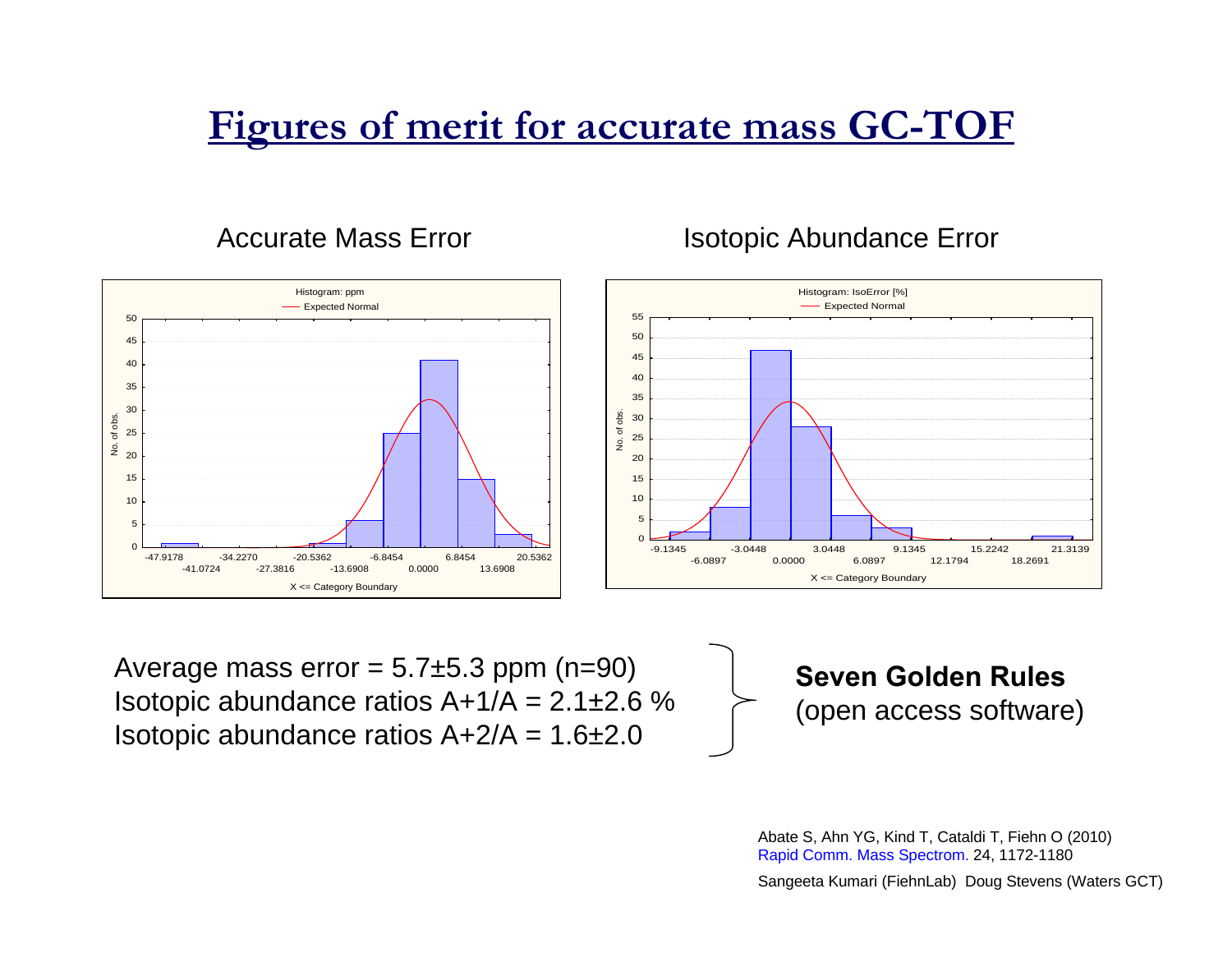### **Isotopic abundance (sometimes) more important than mass accuracy**



2 formulas left after Seven Golden Rules



Tobias Kind, Oliver Fiehn; Seven golden rules for heuristic filtering of molecular formulas obtained by accurate mass spectrometry. BMC Bioinformatics 2007, 8:105